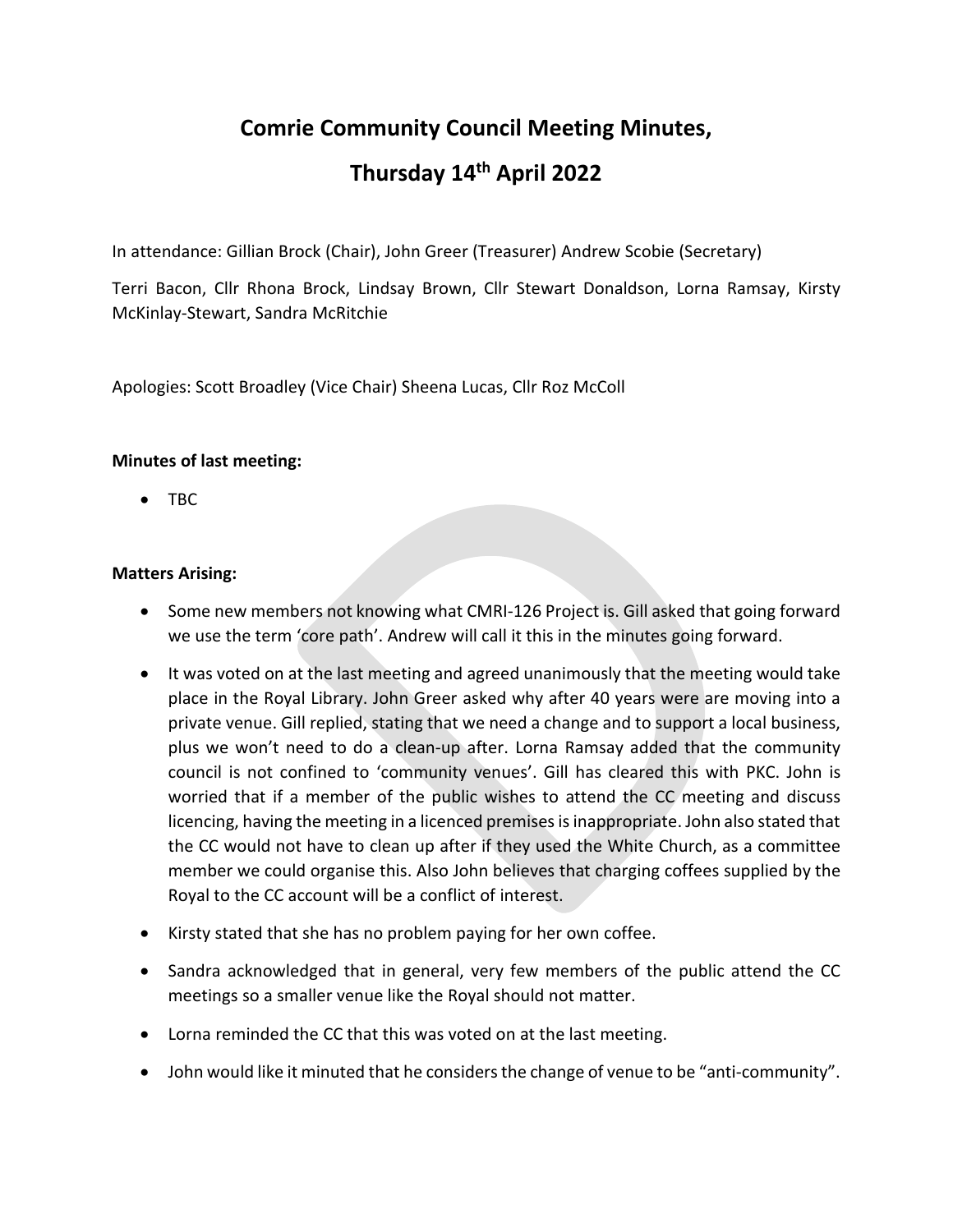#### **Police Report**

• Nothing from the police as Donnie is on holiday.

#### **Relevant planning applications**

- McColls are looking to make some changes to their air-conditioning unit. Gill heard that McColls are closing. Lorna thinks that this is a misunderstanding. At national level McColls are having some problems, but the Comrie shop will not be affected
- Sandra had heard that the planning at Comrie Croft to build eco-houses has been denied. Lorna and Gill confirmed that it was denied.

#### **Road matters**

- Crumbling pavement outside post-office remains unfinished.
- We have some works starting on Monday 18th at the eastern end of Comrie. The works are to resolve a long standing drainage issue and involve the replacement and upgrading of a culvert and associated assets. The works are taking place under daytime lane closures on the 18th, 19th & 20th - with a one night road closure of the A85 on the 20th.
- Sandra asked if there has been any update on the puffin crossing in Dalginross. Gill has emailed PKC but is waiting to hear back.
- Gill noted that there has been nothing from PKC as many of their officers are on holiday. She will follow up after this meeting.
- Since the last update there are no plans to extend the current 20mph limits in Comrie.
- There is also a drainage issue on Dundas Street which was raised by Cllr Brock, we are currently arranging some works to address.

#### **Treasurer's Report**

- Document shared this morning detailing the accounts.
- John has transferred £250 from the Community account so we do not go into the red
- John has the money from the maps. These are on sale for £2.50. The money will be banked this week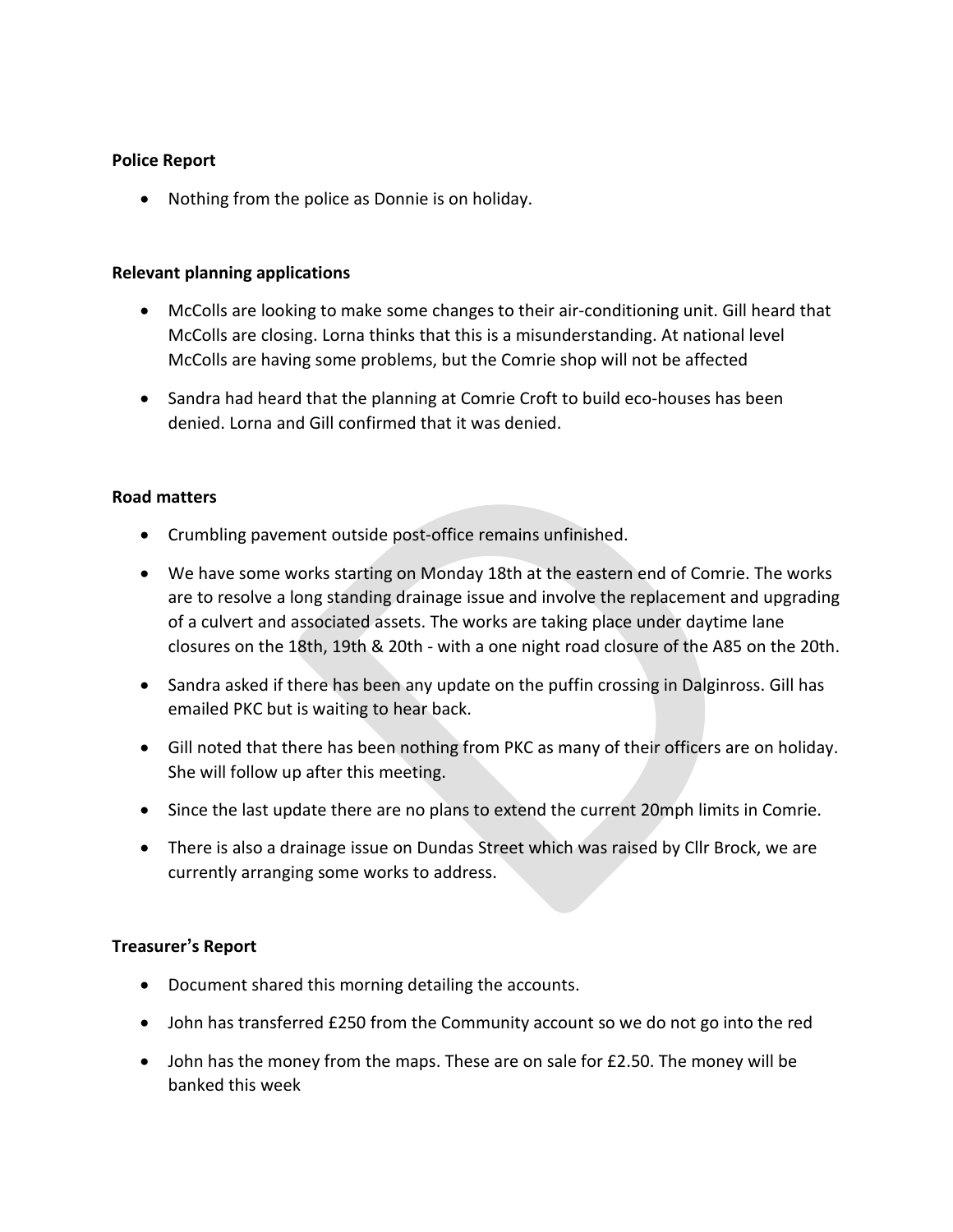- Money has been given to Terri (£5000 from Community Account) for Legion Park
- John has submitted Andrew and Lorna's details to RBS to become signatories. Neither Andrew and Lorna have had any notification. RBS confirmed that there is a backlog. He will call tomorrow for an update.

# **8. Secretary's relevant correspondence and updates**

- Secretary email account remains busy but nothing that significant.
- Andrew getting messages from Go Compare regarding flood insurance. We politely declined.
- Andrew has contacted Donnie at Police Scotland to ask that the commander's report be sent to me in place on Sandra. Hopefully this will be resolved when he gets back from holiday
- Email received about tree planting, Gill asked what we are going to do. Sandra noted that there are 153 trees to be planted. Terri does not need more trees in the Legion Park. Kirsty suggested that we ask the community using the social media channels and website. This will be sorted in due course.

#### **9. Twinning**

• No update as Scott is on holiday

#### **10. Legion Park**

- We are waiting on benches and the notice board. One bench commemorates World War One veterans, the other is dedicated to the children of Comrie.
- Terri is meeting with architects and has spoken with the flood team.
- Only half of the park has been made safe, still waiting for the other to be completed.
- The Easter Fun Day raised over £200 within the first 2 hours. Extra funding of £5000 (initially intended for the Shaky Bridge Project) is being channelled towards the Legion Park.
- Gill requested that our thanks be minuted.
- £2000 funding also received from Arnold Clark's community fund. Gill going to chase up Peter Vardy.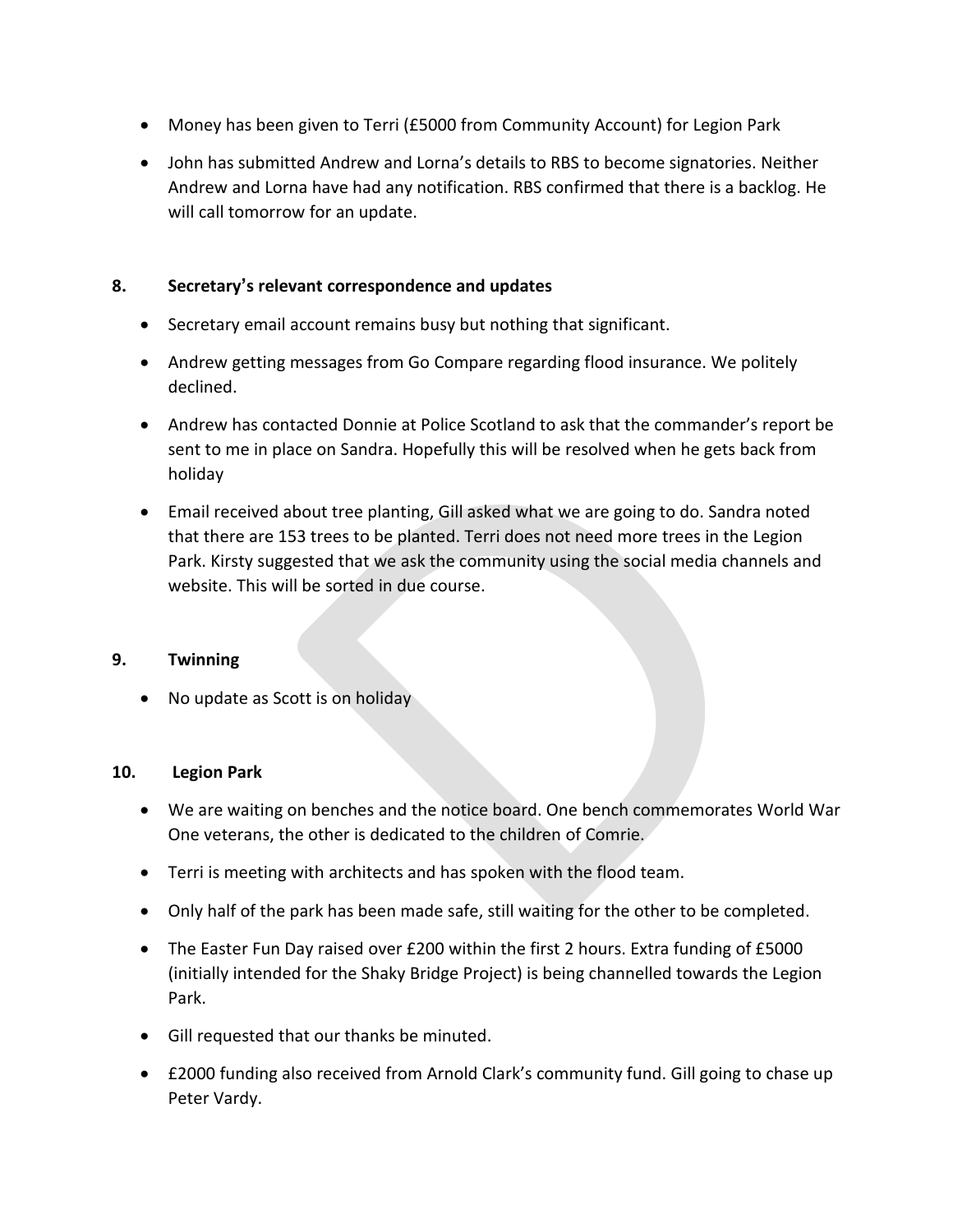### **11. Shaky Bridge**

• Gill reminded the CC that work is likely to start in September

### **12. Core Path**

- Planning application available on PKC website.
- Negotiations with landlord still ongoing.
- Stewart expects that a 'path order' may be necessary.
- One of the landowner is concerned about the surfacing material that will be used. Paths should be compatible for both walkers and cyclists.
- Sustrans likely to contribute to 50% of the cost. The other from funders such as Gannochy Trust.
- Spring of 2023 the earliest construction work will start.

#### **13. Flood Protection Scheme**

- Gill has spoken with the new officer in charge of this project (Gavin Bisset)
- Planning and consultation has started. He plans to have public meetings. Gill has shared these with John to be passed to the White Church Committee so meeting space can be booked. Rhona noted that they are keen to keep in touch with the local community.
- Gill will share some documentation she received recently with the ward councilors.
- Work is due to start in due course, which will include tree clearance in the Field of Refuge and erosion protection.
- There have been some delays with the project. This has been attributed to staffing shortages and some design changes (see newsletter dated 7-8 April for further information – link below): [file:///C:/Users/Andre/AppData/Local/Packages/microsoft.windowscommunicationsapp](file:///C:/Users/Andre/AppData/Local/Packages/microsoft.windowscommunicationsapps_8wekyb3d8bbwe/LocalState/Files/S0/3/Attachments/Issue%208%20-%20April%20) [s\\_8wekyb3d8bbwe/LocalState/Files/S0/3/Attachments/Issue%208%20-](file:///C:/Users/Andre/AppData/Local/Packages/microsoft.windowscommunicationsapps_8wekyb3d8bbwe/LocalState/Files/S0/3/Attachments/Issue%208%20-%20April%20) [%20April%20'22%20\(FINAL\)\[4471\].pdf](file:///C:/Users/Andre/AppData/Local/Packages/microsoft.windowscommunicationsapps_8wekyb3d8bbwe/LocalState/Files/S0/3/Attachments/Issue%208%20-%20April%20)
- It is hoped that the design work will be concluded in summer and the procurement activity in the autumn. PKC expect construction to commence early in 2023.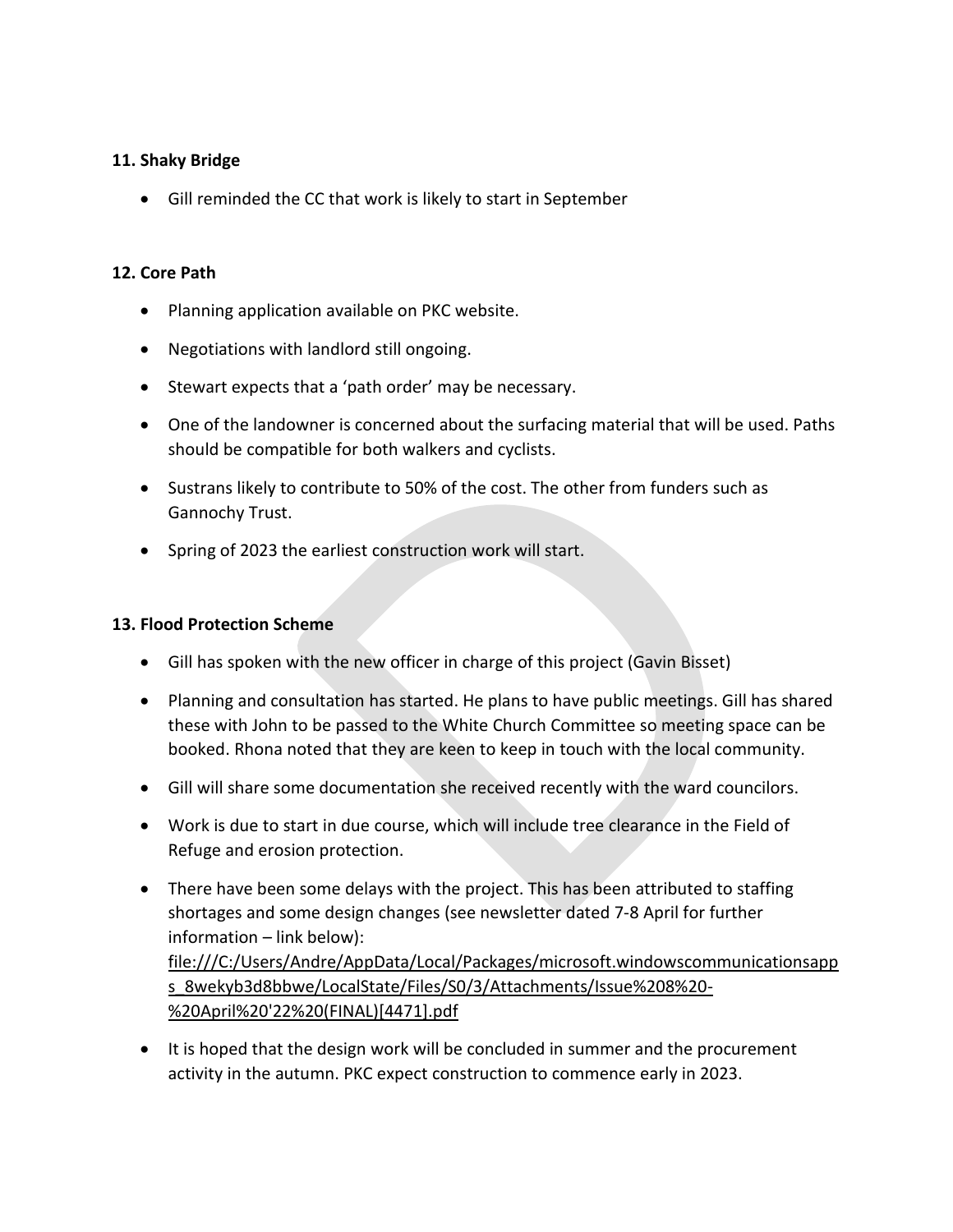- Lindsay has spoken to chair of Methven Community Council. Lindsay proposes we keep a close eye on developments in Methven regarding the Almondbank Scheme.
- New project manager has been appointed covering the whole of PKC.

## **14. Mental Health Awareness**

- Kirsty has shared a document with the CC listing agencies. Kirsty asked the CC to share any other contacts that we think should be added.
- Lindsay and Kirsty will get this added to the website. Alternative formats will also be used as not all our residents use the internet.
- Kirsty is mindful not to make the list too long.
- John asked if we had approached any professional bodies to speak with the CC. Kirsty agreed that this was a good idea, and add this to the plan of action.
- Kirsty reminded the team that we are 'signposting' and will not be collating personal information.
- Gill will contact the local mental health outreach worker so they can be broad onboard.
- Kirsty noted that we need to keep the mental health channel separate from the scams and criminality issues that we are also working on. Kirsty will contact Donnie.
- We have a team of leafleters available to deliver scam awareness materials. David Geddes and other local businesses may print materials for distribution.
- Kirsty to check if community safety initiatives still operate within Police Scotland.
- We need to make people aware that being scammed in not an indication of stupidity, scammers are clever and constantly evolving.
- Andrew raised the matter of financial awareness. Private companies peddle financial products online and in the mail such as Protected Trust Deeds, which are legitimate but misleadingly advertised. Mutual financial awareness needs improving.
- Rhona reminded the team that PKC work closely with Trading Standards. Rhona will share the link with Kirsty.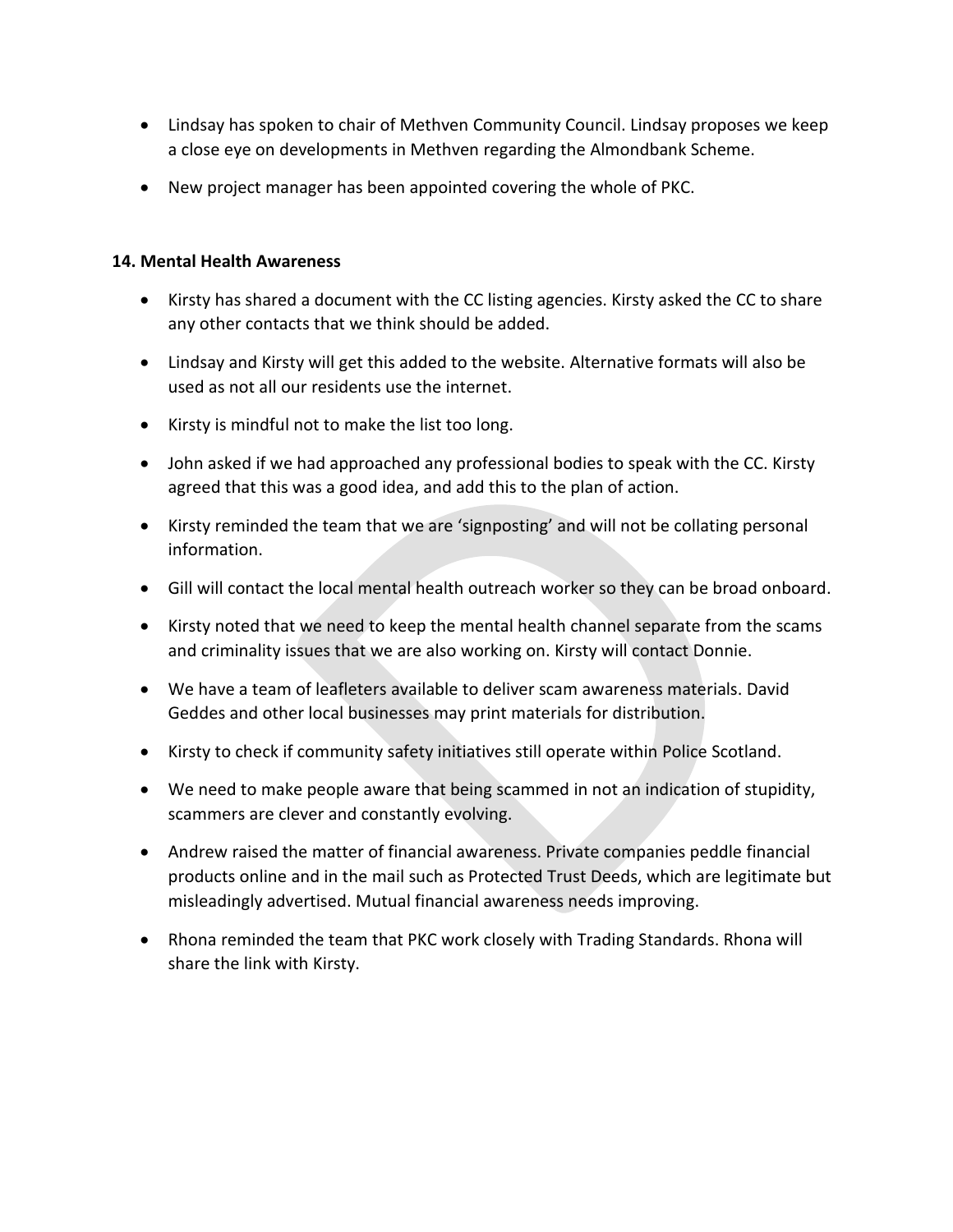## **14. Library**

- Lorna is disappointed with recent developments. The library is open and decorated, however, progress have stalled after the last minute cancellation with Culture PKC on 4<sup>th</sup> March. They have not got back to Lorna yet.
- Lorna believes that Comrie Library is being overlooked and it is unreasonable to expect people to use Crieff who cannot travel easily.
- Lack of facilities in Comrie relative to libraries in neighbouring local authorities.
- Lorna maintains that she wishes the library to be a hub for the community.
- Stewart expressed regret at the conduct of Culture PKC officers. This group appears before PKC Scrutiny Committee. There is another meeting on 25<sup>th</sup> April.
- Stewart also noted that the survey Culture PKC were going to carry out seems to have fallen by the wayside.
- Gill offered to contact the appropriate officers as CC chair and request that a meeting is necessary. Lorna is prepared to make contact with them again.
- Stewart suggested contacting Fiona Robertson on Culture PKC.
- Money from Steinmeier may be available to purchase a photocopier/scanner for the library. Monies be available from the CC. John reminded the CC that there is one available in the White Church, which is open everyday 9 to 1 Monday to Friday. John has 24 hour access to the White Church if use of technology is needed outside these hours. John will double check with the White Church Committee.
- Local advertising of available services needs to be improved.
- Rhona apologised if she overlooked the issue raised earlier, she assumed it had been done. Lorna replied, stating that she was not expected to follow this up. Likewise, Stewart apologised to Rhona for not keeping her in the loop.

# **13. Website**

• Lindsay apologised he felt he had not done enough over the last month due to other commitments.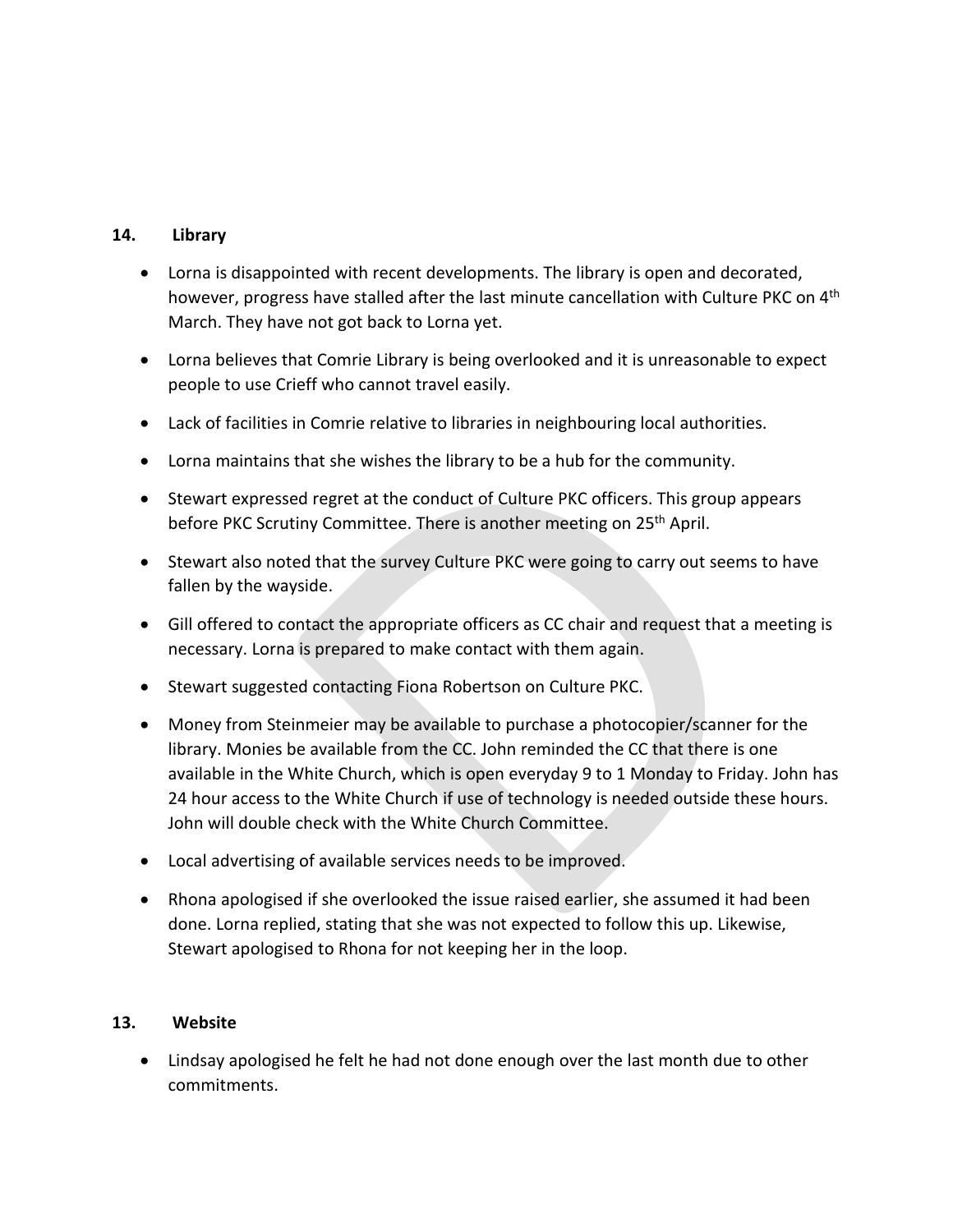• Lindsay would like some further input for the CC on ongoing projects for instance the Legion Park and the Flood Prevention Scheme.

## **Councillors Reports**

- **Kirsty –** No further updates
- **Terri –** No further updates
- **Andrew –** Following some issues raised on social media about the state of the old Cemetery in South Crieff Road, Andrew is going to take this issue on. He has emailed the ward councillors who signposted him to PKC Greenspace. He has been emailed by Robert. Andrew is going to meet with him and visit the cemetery. The situation is similar across PKC, including the old/old cemetery in Crieff. Andrew is keen to follow this as cemeteries are important public spaces.
- **Lorna –** Lorna reiterated that she will chase up Culture PKC about the library
- **John –** John raised the issue of the defibrillator in Barrack Road. Terri reiterated that her husband Mark will fix it. John also noted that some friends visiting the village were unable to get a coffee and a proper meal on a Sunday afternoon. He has concerned that some businesses are not sticking to their opening hours.
- Gill has raised this with Teresa Milsom at the Royal Hotel. Café Comrie is also closed on a Sunday. Staff shortages and lack of footfall post Covid are continuing to blight local businesses. Lindsay suggested we invite someone to represent the business community on the CC. Gill stated that we had done this already and nobody came forward.
- **Rhona –** No updates
- **Stewart –** Stewart has tried Transport Scotland once again about average speed cameras. They refused but will look at their traffic model.
- **Gill –** Jake's bench is here and is waiting to be placed in the cemetery. Gordon's bench is in place now and has been well used to date. The dedication was a lovely occasion. Gill wished the current ward councillors who are running again every success in the election on May 5<sup>th</sup>.
- **Lindsay –** Some issues with the museum at Cultybraggan. Lindsay maintained that the CC stay clear of this and that everyone should be aware. Gill has engaged with the gentleman at the centre of the issue, stating that the CC cannot get involved.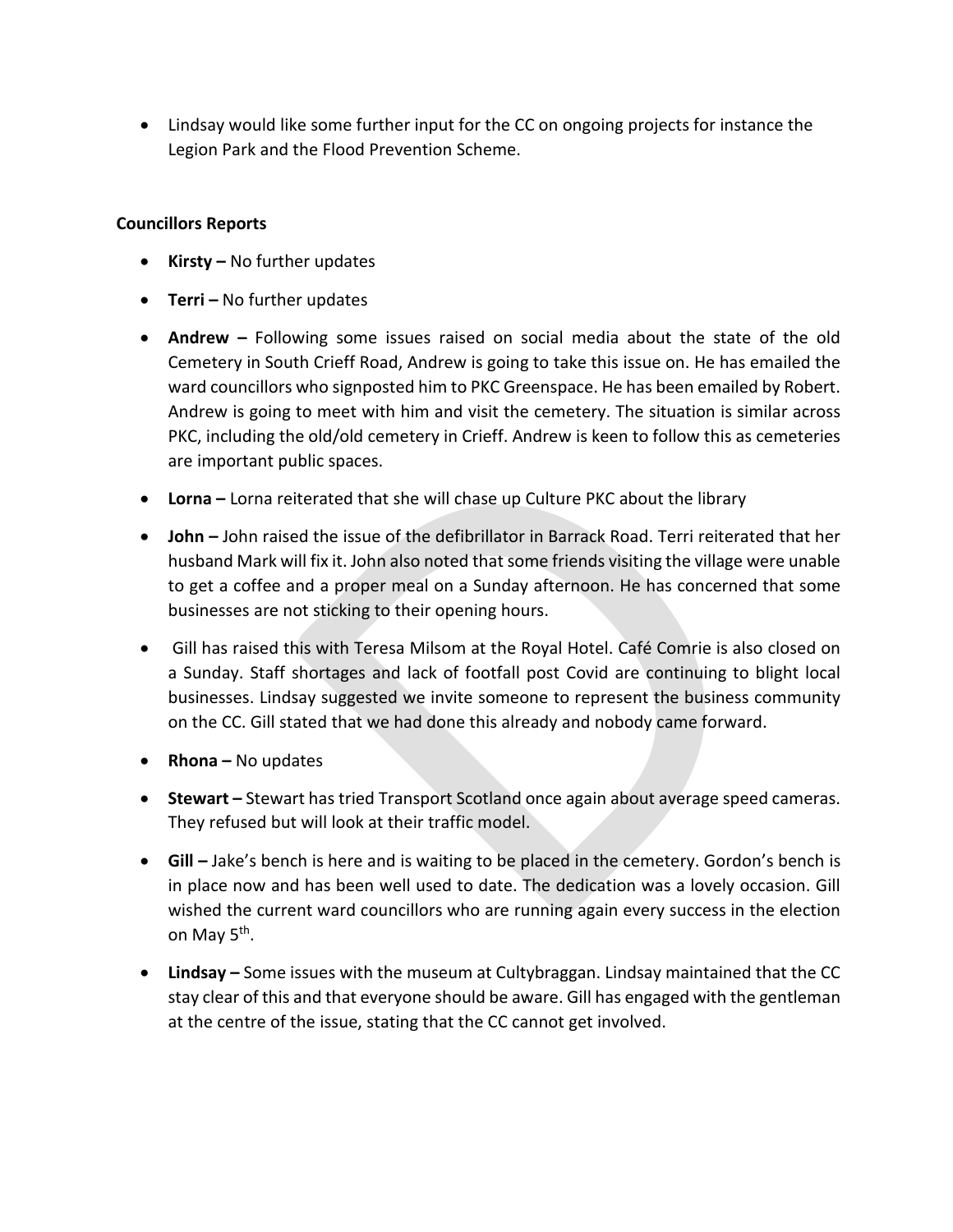#### **AOCB:**

• Collection point for Ukraine in the Ancaster Arms has had little engagement recently. Gill asked what is needed. Earlier donations have arrived in Ukraine. Lindsay worried that the public are losing interest. Kirsty suggested that the cost of living crisis will likely be a cause of this. Lorna noted that in the last wars, 'war fatigue' set in after a while. This will be happening again.

# **DONM: Thursday 12th May 7pm at the Royal Hotel Lounge**

#### **Action Points:**

- **1.** John to chase up RBS on account signatories
- **2.** Gill to follow up with PKC to get an update on the roads
- **3.** Lorna to chase up Culture PKC officers about a library meeting
- **4.** Gill to contact Peter Vardy regarding funding for Legion Park
- **5.** Gill to share recent correspondence from ward councillors concerning the Flood Prevention Scheme
- **6.** Gill will contact the local mental health worker about the CC project
- **7.** Kirsty to enquire if community safety initiatives still exist within Police Scotland
- **8.** Rhona to share details of PKC's link with Trading Standards with Kirsty
- **9.** John to double check the access arrangements for the photocopier and scanner in the White Church
- **10.** Andrew to meet with PKC Greenspace about the condition of the old cemetery